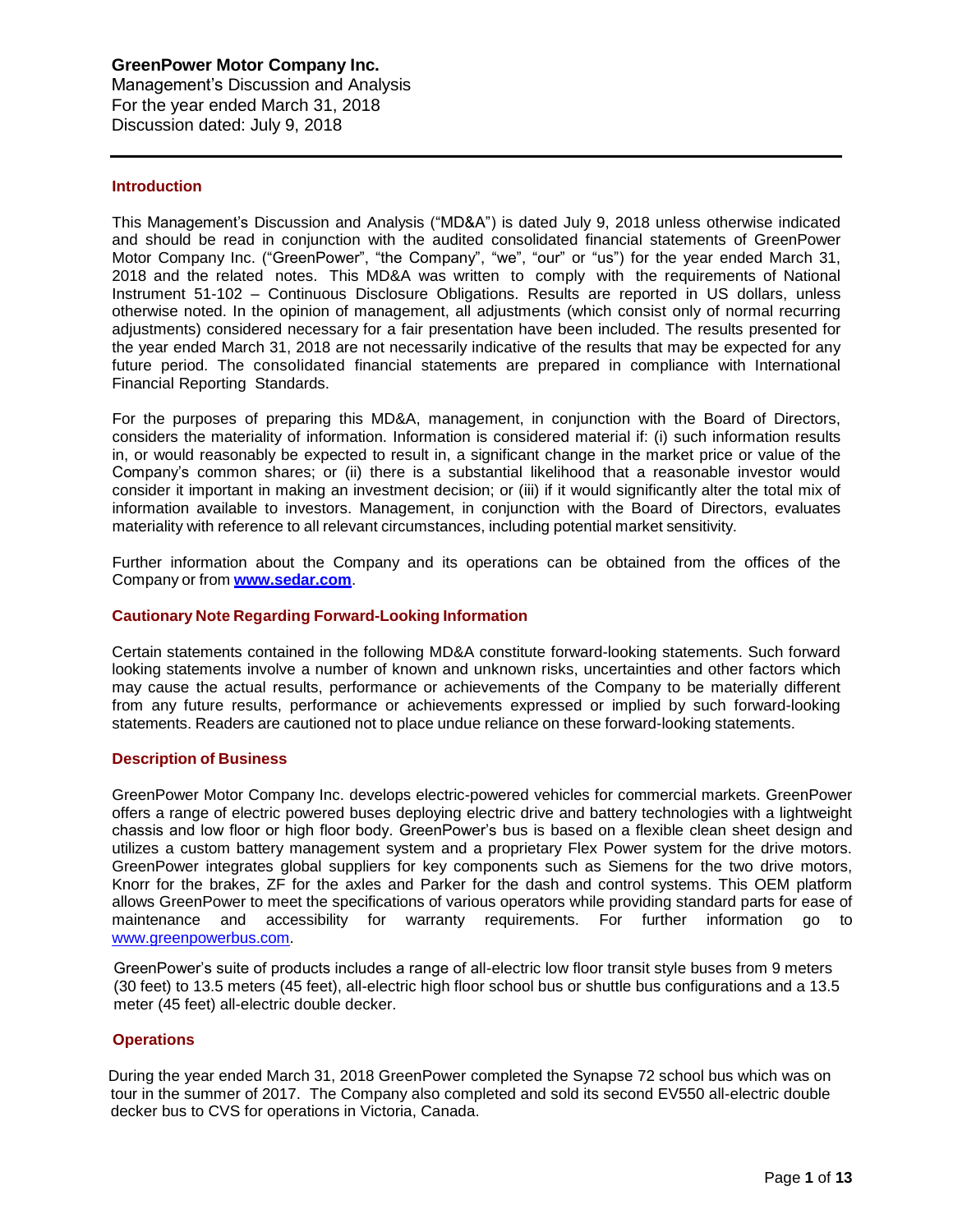Management's Discussion and Analysis For the year ended March 31, 2018 Discussion dated: July 9, 2018

 GreenPower started production on 10 EV350 forty foot low floor transit style buses for Porterville along with an additional EEV350 as a spare and for demonstration. Two of these were completed and delivered in the fourth quarter of the 2018 fiscal year and production had started on the remaining EV350's and were in varying stages of production at March 31, 2018.

 GreenPower received orders and started production on six Synapse 72 school buses. As of March 31, 2018 the rolling chassis had been substantially completed for the first three and the remaining three were well into production.

Finally, GreenPower completed the design and started production on 10 EV Star Min-eBuses.

As at March 31, 2018, the Company had:

- Three EV350's, an EV school bus and charging stations classified as equipment on the balance sheet totaling \$1,501,880.
- Work in process inventory and production supplies representing EV350's, an EV250, EVStar's, and a school bus totaling \$3,017,847 and;
- Finished goods inventory representing charging stations and an EV250 totaling \$463,241.

#### **Trends**

The Company does not know of any trends, commitments, events, or uncertainty that are expected to have a material effect on the Company's business, financial condition, or results of operations other than as disclosed herein under "Risk Factors" and the paragraph below.

# **Results of Operations**

#### Year ended March 31, 2018

The Company had a consolidated net loss of \$2,774,140 for the year ended March 31, 2018, including revenues of \$3,516,156 and cost of revenues of \$2,267,765 generating a gross profit of \$1,248,391 which relate to income generated from the lease of the EV550, sales of two EV550's and two EV 350's. Operating costs consists of administrative fees of \$1,231,041 relating to salaries, project management, accounting, and administrative services; transportation costs of \$229,637 which relate to the use of trucks, trailers, contractors as well as other operational costs needed to transport company products around North America; travel, accommodation, meals and entertainment costs of \$315,556 related to travel for project management, demonstration of company products, and trade shows; product development costs of \$251,826; sales and marketing costs of \$404,610; interest and accretion on the convertible debentures and promissory note of \$563,411; professional fees of \$170,153 consisting of legal and audit fees; as well as \$744,801 of non-cash share-based compensation expense and depreciation of \$525,228. The remaining operating costs for the period amounted to \$167,451 in general corporate expenses and a write down of exploration assets of \$28,817. The Company also recorded an income tax recovery of \$610,000 to recognize previously unrecognized deferred income tax benefits to offset the deferred income tax liability that arose from the issuance of convertible debentures. A deferred income tax liability was created on the issuance of the convertible debentures as the tax base of the convertible debentures differs from the carrying value. The carrying value was reduced to record the value of the conversion feature as equity and record the fair value of the warrants issued as financing costs to be amortized over the term of the convertible debentures. These reductions in the carrying value of the convertible debentures are not recognized for tax purposes.

The consolidated total comprehensive income for the year was impacted by \$21,314 of other comprehensive income as a result of the translation of the entities with a different functional currency than presentation currency.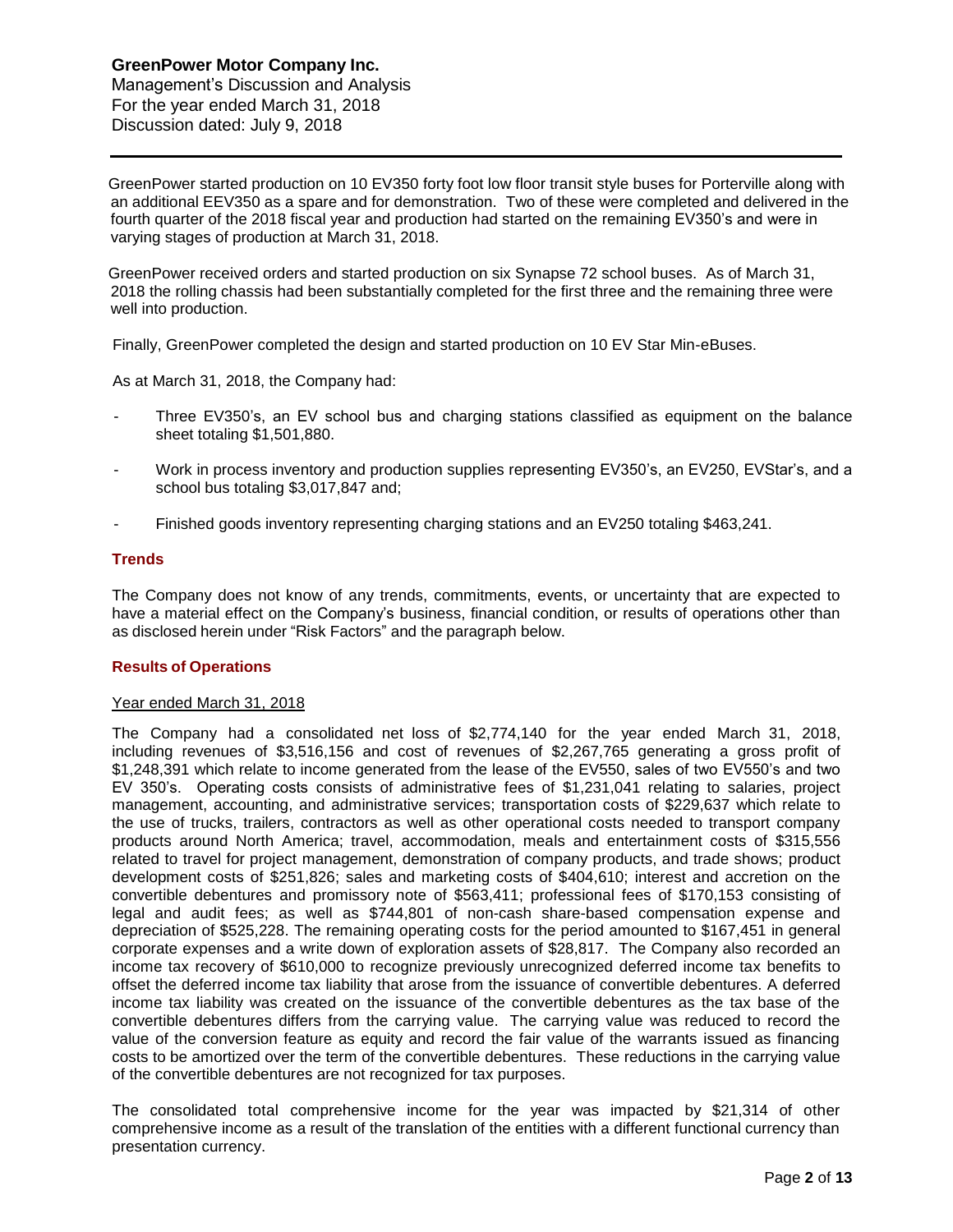# **GreenPower Motor Company Inc.** Management's Discussion and Analysis

For the year ended March 31, 2018 Discussion dated: July 9, 2018

# Year ended March 31, 2017

The Company had a consolidated net loss of \$2,813,217 for the year ended March 31, 2017, and consists of administrative fees of \$598,850 relating to salaries, project management, accounting, and administrative services; transportation costs of \$257,352 which related to the use of trucks, trailers, contractors as well as other operational costs needed to transport company products around North America; travel, accommodation, meals and entertainment costs of \$430,821 related to travel for project management, demonstration of company products, and trade shows; product development costs of \$312,278; sales and marketing costs of \$234,395; interest and accretion on the convertible debentures and promissory note of \$95,629; professional fees of \$176,563 consisting of legal and audit fees; as well as \$391,769 of share-based compensation expense and depreciation of \$177,498. The remaining operating costs for the period amounted to \$138,062 in general corporate expenses.

The consolidated total comprehensive loss for the year was impacted by \$4,788 of other comprehensive income as a result of the translation of the entities with a different functional currency than presentation currency.

# Consolidated Statements of Operations and Comprehensive Income (loss) for the three months ended March 31, 2018 and March 31, 2017

|                                                | March 31        | March 31         |
|------------------------------------------------|-----------------|------------------|
|                                                | 2018            | 2017             |
|                                                |                 |                  |
| Revenue                                        | \$<br>3,435,990 | \$               |
| Cost of Sales                                  | 2,267,765       |                  |
| <b>Gross Profit</b>                            | 1,168,225       |                  |
| <b>Expenses</b>                                |                 |                  |
| Administrative fees                            | 391,675         | 236,286          |
| Depreciation                                   | 126,659         | 97,043           |
| Foreign exchange loss (gain)                   | 7,324           | (221)            |
| Interest and accretion                         | 217,463         | 25,799           |
| Office                                         | 28,101          | 22,321           |
| Product development costs                      | (51, 573)       | 70,712           |
| Professional fees                              | 82,489          | 103,739          |
| Rent and maintenance                           | 52,369          | 20,694           |
| Sales and marketing                            | 127,313         | 47,821           |
| Share-based payments                           | 67,526          | 149,781          |
| <b>Transportation costs</b>                    | 56,991          | 30,892           |
| Travel, accommodation, meals and entertainment | 6,829           | 83,925           |
|                                                | 1,113,166       | 888,792          |
| Net income (loss) before income taxes          | 55,059          | (888, 792)       |
| Income tax recovery                            | 610,000         |                  |
| Net Income (Loss) for the period               | 665,059         | (888, 792)       |
| Other comprehensive income                     |                 |                  |
| Cumulative translation reserve                 | 26,276          | (440)            |
| Total comprehensive gain (loss) for the period | \$<br>691,335   | \$<br>(889, 232) |
|                                                |                 |                  |
| Net Income (Loss) for the period               | 665,059         | (888, 792)       |
| Income Tax Recovery                            | (610,000)       |                  |
| Depreciation                                   | 126,659         | 97,043           |
| Interest and accretion                         | 217,463         | 25,799           |
| Share-based payments                           | 67,526          | 149,781          |
| <b>Adjusted EBITDA (1)</b>                     | \$<br>466,707   | \$<br>(616, 169) |

(Unaudited – Prepared from the year-end audit less the previous three quarters)

(1)Non IFRS Financial Measures: "Adjusted EBITDA" reflects net income or loss before interest, taxes, share-based payments, depreciation and amortization. Adjusted EBITDA is a measure used by analysts and investors as an indicator of operating cash flow since it excludes the impact of movements in working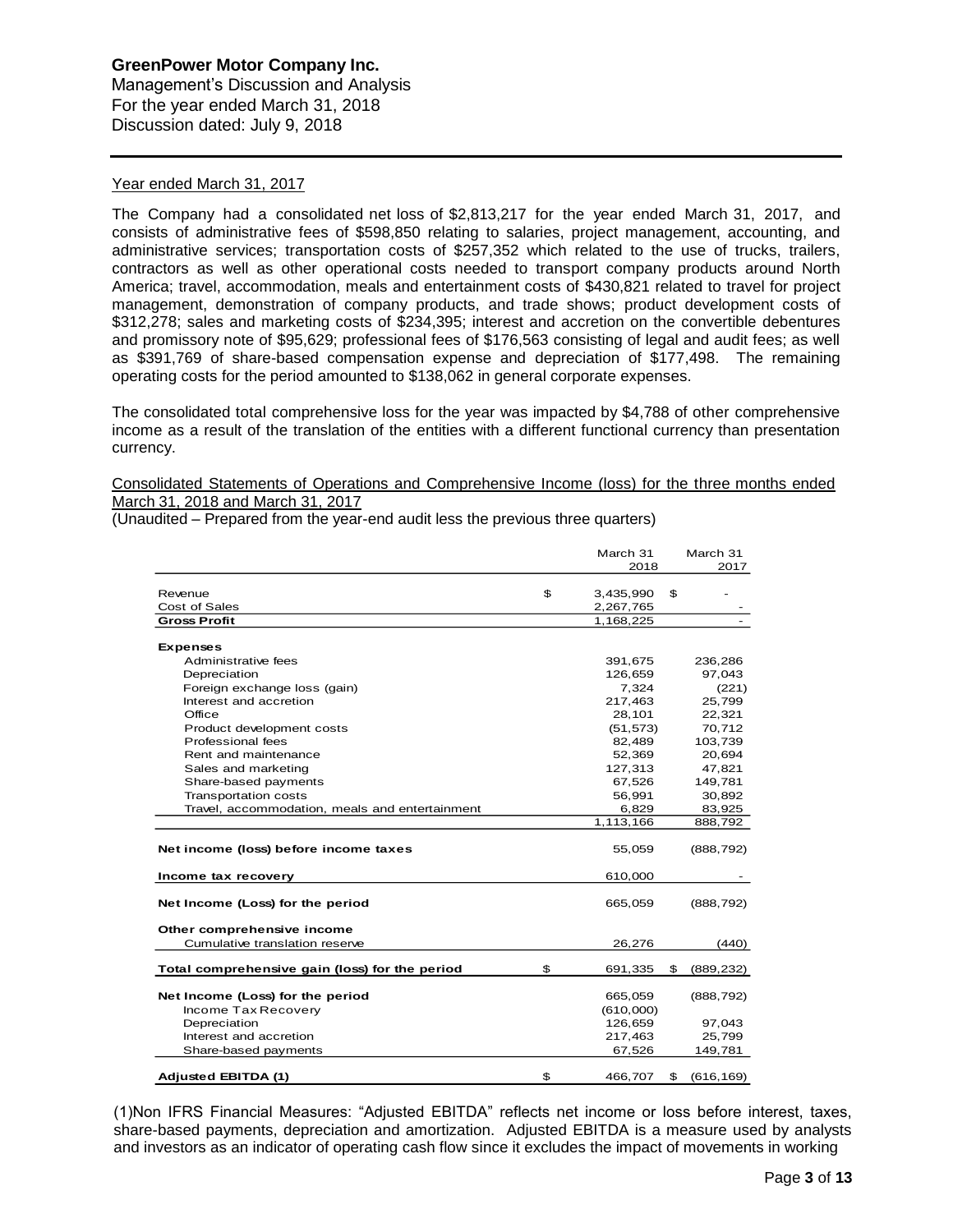# **GreenPower Motor Company Inc.** Management's Discussion and Analysis For the year ended March 31, 2018 Discussion dated: July 9, 2018

capital items, non-cash charges and financing costs. Therefore, Adjusted EBITDA gives the investor information as to the cash generated from the operations of a business. However, Adjusted EBITDA is not a measure of financial performance under IFRS and should not be considered a substitute for other financial measures of performance. Adjusted EBITDA as calculated by GreenPower may not be comparable to Adjusted EBITDA as calculated and reported by other companies. The most comparable IFRS measure is net income.

# Three months ended March 31, 2018

The Company had N et income of \$665,059 for the three-month period ended March 31, 2018, including revenues of \$3,435,990, cost of revenues of \$2,267,765 generating gross profit of \$1,168,225 related to the sales of two EV550's and two EV 350's. Operating costs consists of administrative fees of \$391,675 relating to salaries, project management, accounting, and administrative services; transportation costs of \$56,991 which related to the use of trucks, trailers, contractors as well as other operational costs needed to transport company products around North America; travel, accommodation, meals and entertainment costs of \$6,829 related to travel for project management, demonstration of company products, and trade shows; product development recovery of \$51,573; sales and marketing costs of \$127,313; interest and accretion on the convertible debentures and promissory note of \$217,463; professional fees of \$82,489 consisting of legal and audit fees; as well as \$67,526 of non-cash sharebased compensation expense and depreciation of \$126,659. The remaining operating costs for the period amounted to \$87,794 in general corporate expenses. The Company also recorded an income tax recovery of \$610,000 to recognize previously unrecognized deferred income tax benefits to offset the deferred income tax liability that arose from the issuance of convertible debentures.

# Three months ended March 31, 2017

The Company had a consolidated net loss of \$888,792 for the three-month period ended March 31, 2017, and consists of administrative fees of \$236,286 relating to salaries, project management, accounting, and administrative services; transportation costs of \$30,892 which related to the use of trucks, trailers, contractors as well as other operational costs needed to transport company products around North America; travel, accommodation, meals and entertainment costs of \$83,925 related to travel for project management, demonstration of company products, and trade shows; product development costs of \$70,712; sales and marketing costs of \$47,821; interest and accretion on the convertible debentures and promissory note of \$25,799; professional fees of \$103,739 consisting of legal and audit fees; as well as \$149,781 of share-based compensation expense and depreciation of \$97,043. The remaining operating costs for the period amounted to \$42,794 in general corporate expenses.

# **Selected Quarterly Information**

A summary of selected information for each of the quarters presented below is as follows:

|                                                 | Three Months Ended |           |   |                            |    |             |    |             |
|-------------------------------------------------|--------------------|-----------|---|----------------------------|----|-------------|----|-------------|
|                                                 | March 31,          |           |   | December 31, September 30, |    |             |    | June 30,    |
|                                                 |                    | 2018      |   | 2017                       |    | 2017        |    | 2017        |
| l Financial results                             |                    |           |   |                            |    |             |    |             |
| Revenues                                        | \$                 | 3,435,990 | S | 20,453                     | -S | 30,948      | \$ | 28,765      |
| Net income (loss) for the period                |                    | 665,059   |   | (1,081,095)                |    | (1,001,066) |    | (1,328,221) |
| Basic and diluted loss per share <sup>(1)</sup> |                    | 0.01      |   | (0.01)                     |    | (0.01)      |    | (0.01)      |
| lBalance sheet data                             |                    |           |   |                            |    |             |    |             |
| Working capital                                 |                    | 2,180,184 |   | 2,056,090                  |    | 1,158,588   |    | 901,578     |
| Total assets                                    |                    | 7,490,466 |   | 6,952,374                  |    | 6,222,668   |    | 5,392,234   |
| Shareholders' equity                            |                    | 2,167,745 |   | 1,877,410                  |    | 1,935,380   |    | 2,174,280   |

(1) Based upon the weighted average number of shares issued and outstanding for the period.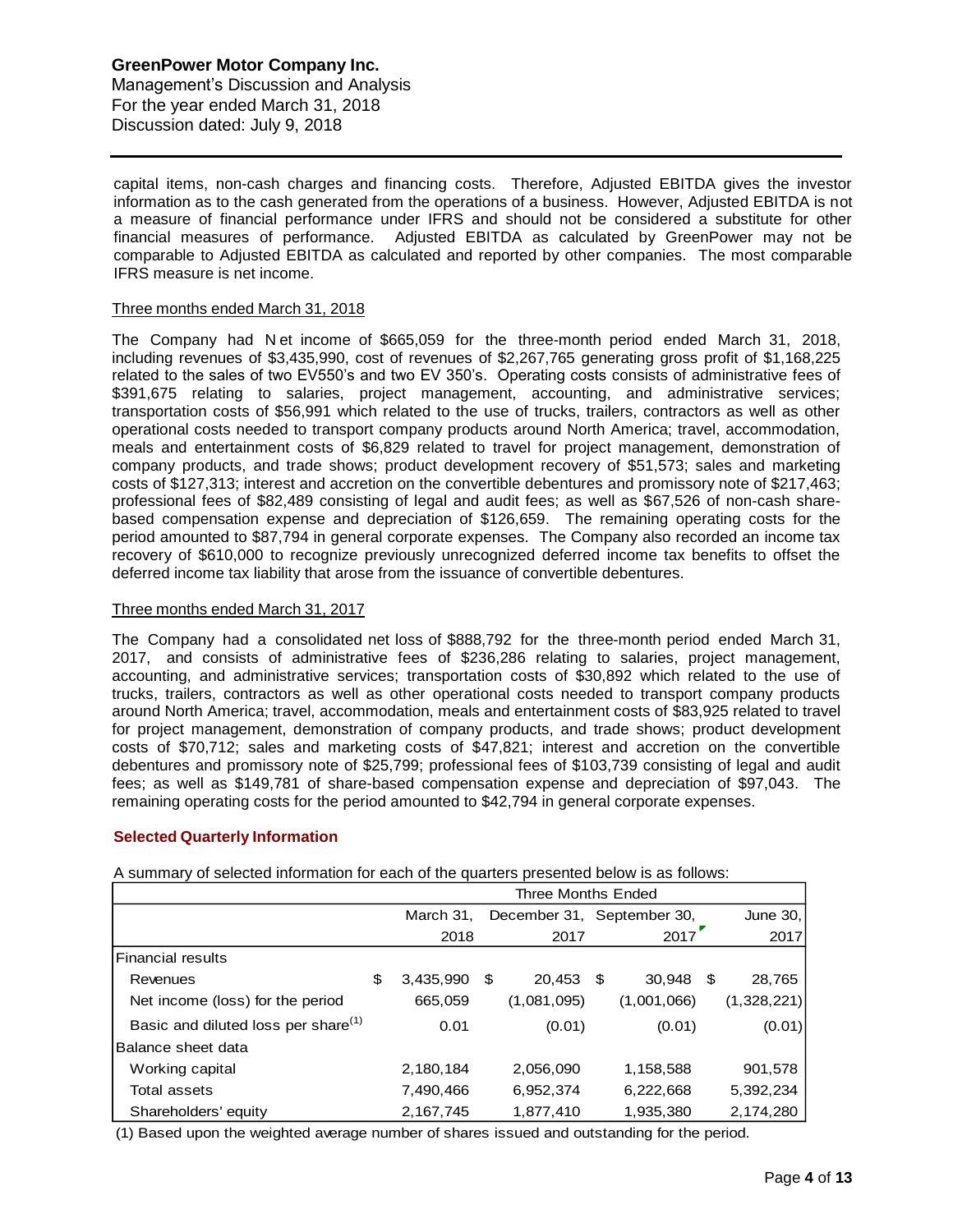Management's Discussion and Analysis For the year ended March 31, 2018 Discussion dated: July 9, 2018

|                                                 | Three Months Ended |                                         |      |           |  |            |      |            |
|-------------------------------------------------|--------------------|-----------------------------------------|------|-----------|--|------------|------|------------|
|                                                 |                    | March 31,<br>December 31, September 30, |      |           |  |            |      | June 30,   |
|                                                 |                    | 2017                                    |      | 2016      |  | 2016       |      | 2016       |
| <b>Financial results</b>                        |                    |                                         |      |           |  |            |      |            |
| Revenues                                        | \$                 |                                         | - \$ | - \$      |  | $\sim 100$ | - \$ |            |
| Net loss for the period                         |                    | (888,792)                               |      | (684,822) |  | (654, 421) |      | (585, 182) |
| Basic and diluted loss per share <sup>(1)</sup> |                    | (0.01)                                  |      | (0.01)    |  | (0.01)     |      | (0.01)     |
| Balance sheet data                              |                    |                                         |      |           |  |            |      |            |
| Working capital (deficiency)                    |                    | (111)                                   |      | 2,636,798 |  | 1,310,830  |      | 1,741,941  |
| Total assets                                    |                    | 4,519,597                               |      | 5,014,361 |  | 3,990,166  |      | 3,681,536  |
| Shareholders' equity                            |                    | 2,177,227                               |      | 2,841,573 |  | 1,511,587  |      | 1,918,512  |

(1) Based upon the weighted average number of shared issued and outstanding for the period.

# **Liquidity**

At March 31, 2018, the Company had a cash balance of \$1,007,329 and working capital of \$2,180,184 The Company manages its capital structure and makes adjustments to it, based on available funds to the Company. The Company will continue to rely on additional financings and the sale of its inventory to further its operations and meet its capital requirements to manufacture EV vehicles, complete the Altoona test, initiate construction of the manufacturing facility, and further develop its sales and marketing, engineering, and technical resources.

### **Capital Resources**

# Year ended March 31, 2018 and up to the date of this report

Authorized: Unlimited number of common shares without par value Authorized: Unlimited number of preferred shares without par value

The following debentures all with an 8% interest rate and a term of four years were issued during the year ended March 31, 2018:

| <b>Issue Date</b>      | Amount<br>(\$CDN) | Converted<br><b>Amount</b><br>(\$CDN) | Outstanding<br>amount<br>(\$CDN) | Conversion<br>Price<br>(\$CDN) | <b>Shares</b><br>on<br><b>Conversion</b> |
|------------------------|-------------------|---------------------------------------|----------------------------------|--------------------------------|------------------------------------------|
| May 17, 2017           | 1,900,000         |                                       | 1,900,000                        | 0.65                           | 2,923,077                                |
| May 31, 2017           | 250,000           |                                       | 250,000                          | 0.65                           | 384,615                                  |
| September 25,<br>2017  | 1,476,000         |                                       | 1,476,000                        | 0.40                           | 3,690,000                                |
| October<br>16,<br>2017 | 2,220,000         | 100,000                               | 2,120,000                        | 0.40                           | 5,300,000                                |

On May 26, 2017, the Company granted:

- 1,037,500 options to Directors with an exercise price of CDN\$0.75 per share with a term of 5 years. The options fully vest on the grant date.
- 100,000 options to an advisor with an exercise price of CDN\$0.60 per share with a term of 3 years. The options fully vest on the grant date.
- 200,000 options to an employee with an exercise price of CDN\$0.60 per share which vest 25% after 4 months and then 25% after years 1, 2 & 3, and with a term of five years.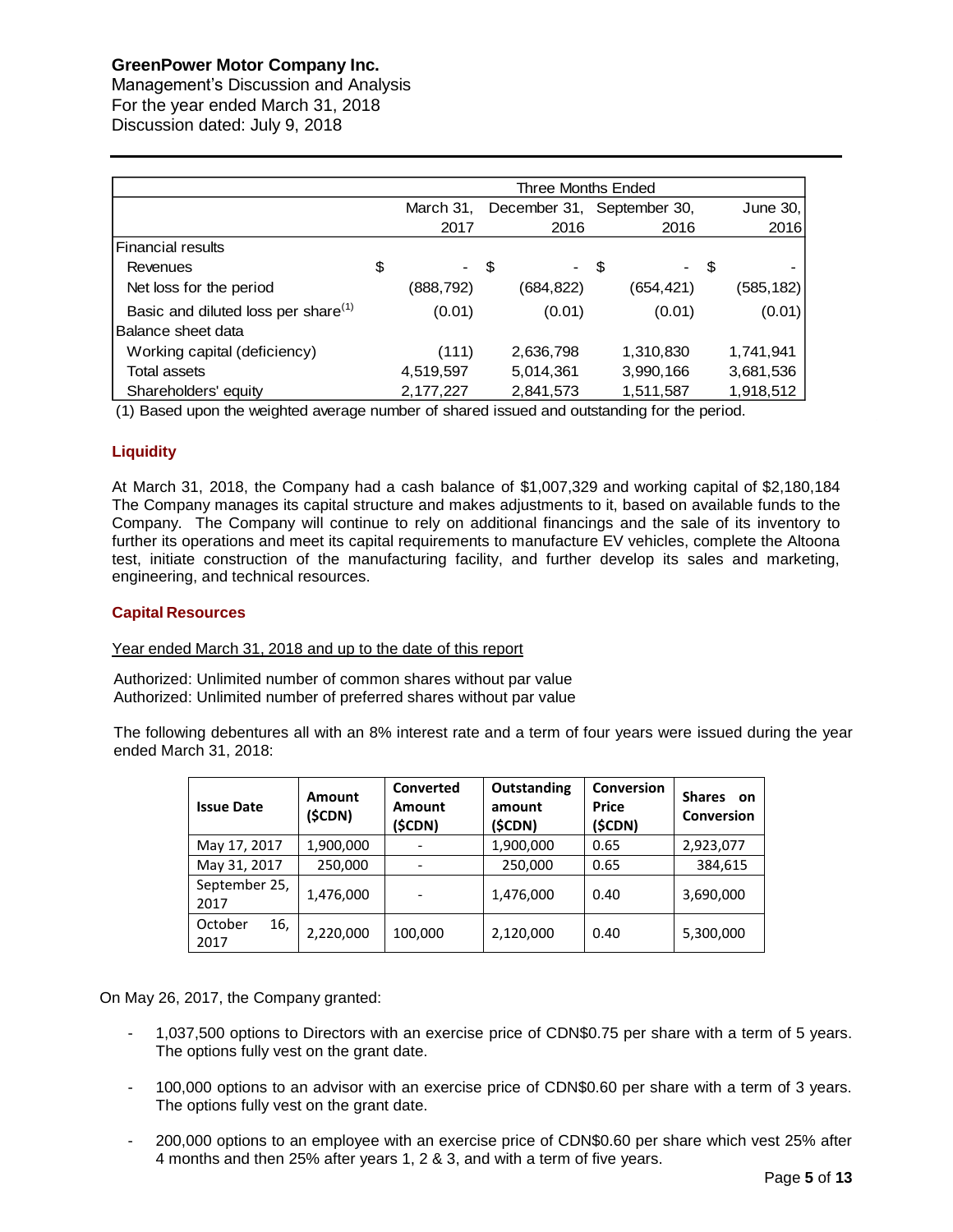- 50,000 options to a consultant (IR provider) with an exercise price of CDN\$0.60 per share which vest 25% at the end of every 3 months for a period of twelve months and with a term of 3 years.

On July 10, 2017, the Company granted 50,000 stock options to a consultant (IR provider). The options have an exercise price of CDN\$0.55 per share which vest 25% at the end of every 3 months for a period of twelve months and with a term of 3 years.

On December 18, 2017, the Company granted 260,000 stock options to employees and a consultant. The options have an exercise price of CDN\$0.45 per share which vest 25% after 4 months and then 25% after years 1, 2 & 3, and with a term of five years.

On May 4, 2018, the Company granted:

- 500,000 options to directors with an exercise price of CDN\$0.50 per share which vest 25% after 4 months and then 25% after years 1, 2 & 3, and with a term of five years.
- 130,000 options to a consultant and employees with an exercise price of CDN\$0.50 per share which vest 25% after 4 months and then 25% after years 1, 2 & 3, and with a term of five years.

During the year ended March 31, 2018, 1,495,000 stock options were exercised at prices between CDN\$0.25 – CDN\$0.40 per share for proceeds of CDN\$388,750 (USD\$296,468) and 50,000 options expired unexercised.

#### **Investing Activities**

#### For the year ended March 31, 2018

See the Operations and Capital Resources sections above for a summary of the Company activities during the year ended March 31, 2018.

#### **Off-Balance Sheet Arrangements**

As of the date of this filing, the Company does not have any off-balance sheet arrangements that have, or are reasonably likely to have, a current or future effect on the results of operations or financial condition of the Company including, without limitation, such considerations as liquidity and capital resources that have not previously been discussed.

#### **Related Party Transactions**

A summary of compensation for directors, officers and key management personnel is as follows:

|                               | <b>Year Ended</b> |           |                |         |  |  |
|-------------------------------|-------------------|-----------|----------------|---------|--|--|
|                               | March 31, 2018    |           | March 31, 2017 |         |  |  |
| Salaries and benefits (1)     | S                 | 225,000   |                | 93,750  |  |  |
| Consulting fees (2)           |                   | 293,400   |                | 263,400 |  |  |
| Accommodation (3)             |                   | 64,085    |                | 22.328  |  |  |
| Truck and trailer rentals (4) |                   | 144.807   |                | 174,756 |  |  |
| Options (5)                   |                   | 571,130   |                | 275,196 |  |  |
| Total                         |                   | 1,298,422 |                | 829,430 |  |  |

1) Salaries and benefits incurred with directors and officers are included in Administrative fees on the Consolidated Statements of Operations.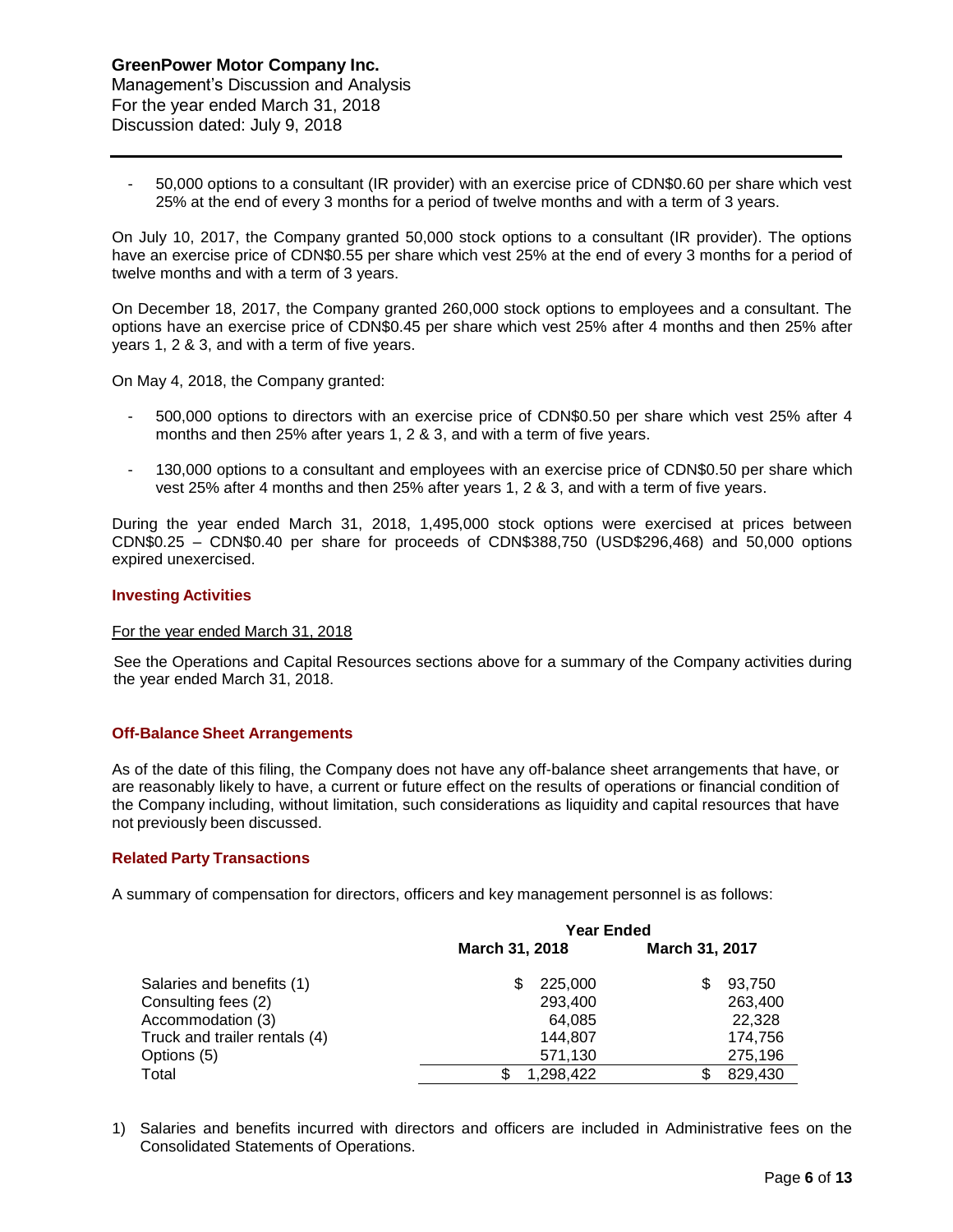- 2) Consulting fees included in professional fees on Consolidated Statements of Operations are paid to the directors of the Company to provide accounting, management consulting and director services.
- 3) Accommodation expense paid to Stage Coach Landing, Inc., a company that the Chairman of GreenPower is an officer and director. These costs are expensed on the Consolidated Statements of Operations.
- 4) Truck and trailer rental fees paid to Maple Leaf Equipment Aircraft and Recovery Inc., a company that the Chairman of GreenPower is an officer and director. These costs are included in Transportation costs on the Consolidated Statements of Operations.
- 5) Amounts recognized for related party stock based compensation are included in Share-based payments on the Consolidated Statements of Operations.

Accounts payable and accrued liabilities at March 31, 2018, included \$57,755 (March 31, 2017 - \$115,464) owed to officers, directors, companies controlled by directors and officers, and shareholders, which is noninterest bearing, unsecured and has no fixed terms of repayment.

During the year ended March 31, 2018, a company beneficially owned by the Chairman of the Company loaned the Company an aggregate of CDN \$650,000 at a rate of 10% per annum with no fixed terms of repayment.

During the year ended March 31, 2018, there were \$38,034 (March 31, 2017 - \$253,028) of shareholder loan repayments.

Loans payable to related parties of \$756,241 at March 31, 2018 (March 31, 2017 - \$172,326) includes the CDN \$650,000 loans with terms described above and other loans payable to directors and officers, companies controlled by directors and officers, and shareholders of the Company, which are unsecured and have no fixed terms of repayment.

The outstanding balance of unconverted convertible debentures at March 31, 2018 includes CDN\$3,255,000 owed to directors and companies controlled by directors.

These transactions were measured at the exchange amount, which is the amount agreed upon by the transacting parties.

# **New and Amended Standards**

#### *Adoption of accounting standards*

The following new or amended standards were adopted during the year ended March 31, 2018:

Amendments to IAS 7 Statement of Cash Flows require that the following changes in liabilities arising from financing activities are disclosed (to the extent necessary): (i) changes from financing cash flows; (ii) changes arising from obtaining or losing control of subsidiaries or other businesses; (iii) the effect of changes in foreign exchange rates; (iv) changes in fair values; and (v) other changes. One way to fulfil the new disclosure requirement is to provide a reconciliation between the opening and closing balances in the statement of financial position for liabilities arising from financing activities. Finally, the amendments state that changes in liabilities arising from financing activities must be disclosed separately from changes in other assets and liabilities.

The adoption of the above accounting policy did not have an effect on the consolidated financial statements for the year ended March 31, 2018.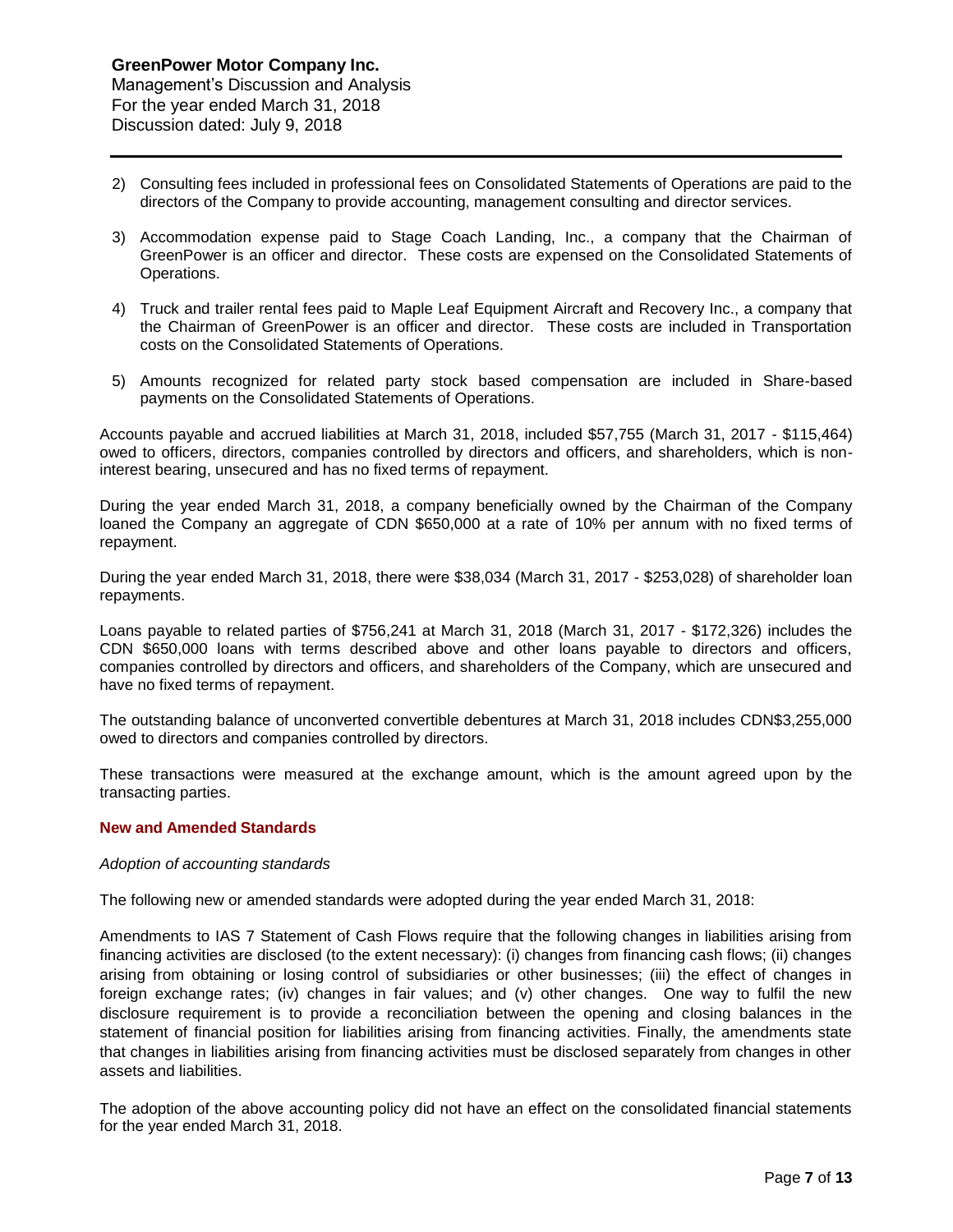# **GreenPower Motor Company Inc.** Management's Discussion and Analysis For the year ended March 31, 2018 Discussion dated: July 9, 2018

#### *Future accounting pronouncements*

Certain new accounting standards and interpretations have been published by the IASB or the IFRS Interpretations Committee that are not mandatory for the March 31, 2018 reporting period.

The Company has reviewed new and revised accounting pronouncements that have been issued but are not yet effective. The Company has not early adopted any of these standards and is currently evaluating the impact, if any, that these standards might have on its consolidated financial statements.

IFRS 15 Revenue from Contracts with Customers provides a single principle-based framework to be applied to all contracts with customers. IFRS 15 replaces the previous revenue standard IAS 18, Revenue, and the related Interpretations on revenue recognition. The standard scopes out contracts that are considered to be lease contracts, insurance contracts and financial instruments. The new standard is a control-based model as compared to the existing revenue standard which is primarily focused on risks and rewards. Under the new standard, revenue is recognized when a customer obtains control of a good or service. Transfer of control occurs when the customer has the ability to direct the use of and obtain the benefits of the good or service. This standard is effective for reporting periods beginning on or after January 1, 2018.

IFRS 9 Financial Instruments replaces the current standard IAS 39 Financial Instruments: Recognition and Measurement, replacing the current classification and measurement criteria for financial assets and liabilities with only two classification categories: amortized cost and fair value. This standard has an effective date of January 1, 2018.

IFRS 16 Leases was issued in January 2016 and specifies how an IFRS reporter will recognize, measure, present and disclose leases. The standard provides a single lessee accounting model, requiring lessees to recognize assets and liabilities for all leases unless the lease term is 12 months or less or the underlying asset has a low value. Lessors continue to classify leases as operating or finance, with IFRS 16's approach to lessor accounting substantially unchanged from its predecessor, IAS 17. This standard is effective for reporting periods beginning on or after January 1, 2019.

# **Critical Accounting Estimates**

The preparation of the financial statements in conformity with IFRS requires management to make estimates and assumptions that affect the reported amounts of assets and liabilities at the date of the financial statements and reported amounts of expenses during the reporting period. Actual outcomes could differ from these estimates.

The financial statements include estimates which, by their nature, are uncertain. The impacts of such estimates are pervasive throughout the financial statements, and may require accounting adjustments based on future occurrences. Revisions to accounting estimates are recognized in the period in which the estimate is revised and the revision affects both current and future periods. Significant assumptions about the future that management has made that could result in a material adjustment to the carrying amounts of assets and liabilities, in the event that actual results differ from assumptions made, relate to, but are not limited to, the following:

- the calculation of the fair value of stock options and warrants issued by the Company
- the determination of the useful life of equipment
- the \$nil provision for income taxes which is included in the Consolidated Statements of Operations and recognition of deferred income tax assets and liabilities included in the Consolidated Statement of Financial Position at March 31, 2018.
- the allocation between debt and equity for the convertible debentures
- the calculation for provision for warranty expense
- the Company's ability to continue as a going concern
- the determination of the discount rate to use to discount the promissory note receivable;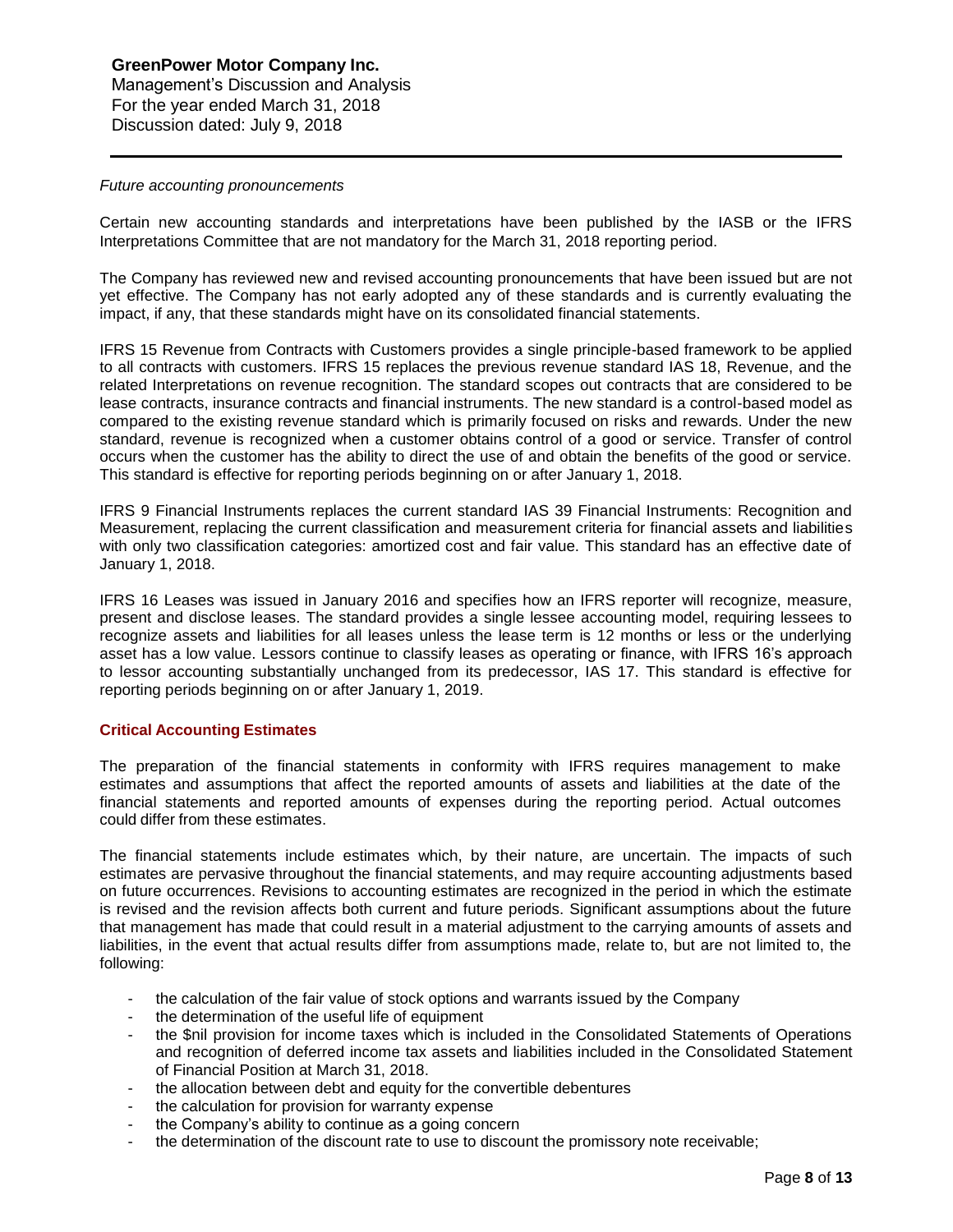Management's Discussion and Analysis For the year ended March 31, 2018 Discussion dated: July 9, 2018

- the determination of categories of financial assets and financial liabilities;
- the determination of the functional currency of each entity within the consolidated Company;

### **Financial Instruments**

The Company's financial instruments, consist of cash of \$1,007,329, promissory note receivable, accounts payable and accrued liabilities, loans payable, promissory note and convertible debentures. It is management's opinion that the Company is not exposed to significant interest, currency or credit risks arising from these financial instruments.

As at March 31, 2018, the Company had working capital of \$2,180,084. The Company's continuing operations are dependent upon its ability to raise capital and generate cash flows from operations.

The Company has exposure to the following financial instrument related risks.

#### Credit risk

The Company's exposure to credit risk is on its cash and promissory note receivable. The maximum exposure to credit risk is their carrying amounts in the consolidated statement of Financial Statements. Cash consists of cash bank balances held in major Canadian and United States financial institutions with a high credit quality and therefore the Company is exposed to minimal risk. The Company assesses the credit risk of its promissory note receivable counterparty on an annual basis and believes it is exposed to minimal credit risk.

#### Liquidity risk

The Company ensures that there is sufficient capital in order to meet short-term business requirements, after taking into account the Company's holdings of cash. The Company's cash is invested in a bank and is available on demand. The Company will continue to rely on additional financings to further its operations and meet its capital requirements.

After the reporting period, the Company obtained an operating line of credit of US \$2,000,000 from BMO Bank of Montreal to facilitate the manufacturing of customer orders.

#### Market risks

Market risk is the risk of loss that may arise from changes in market factors such as interest rates and foreign exchange. The Company believes interest rate risk is not material.

The Company is exposed to foreign exchange risk as it conducts business in both the United States and Canada. Management monitors its foreign currency balances; the Company does not engage in any hedging activities to reduce its foreign currency risk.

At March 31, 2018, the Company was exposed to currency risk through the following monetary assets and liabilities in CDN Dollars.

| CDN\$         |
|---------------|
| \$134,779     |
| \$1,000,000   |
| \$(91,393)    |
| \$(689,662)   |
| \$(3,731,217) |
|               |

Based on the net exposure and assuming all other variables remain constant, a 10% change in the appreciation or depreciation of the Canadian dollar relative to the US dollar would result in a change of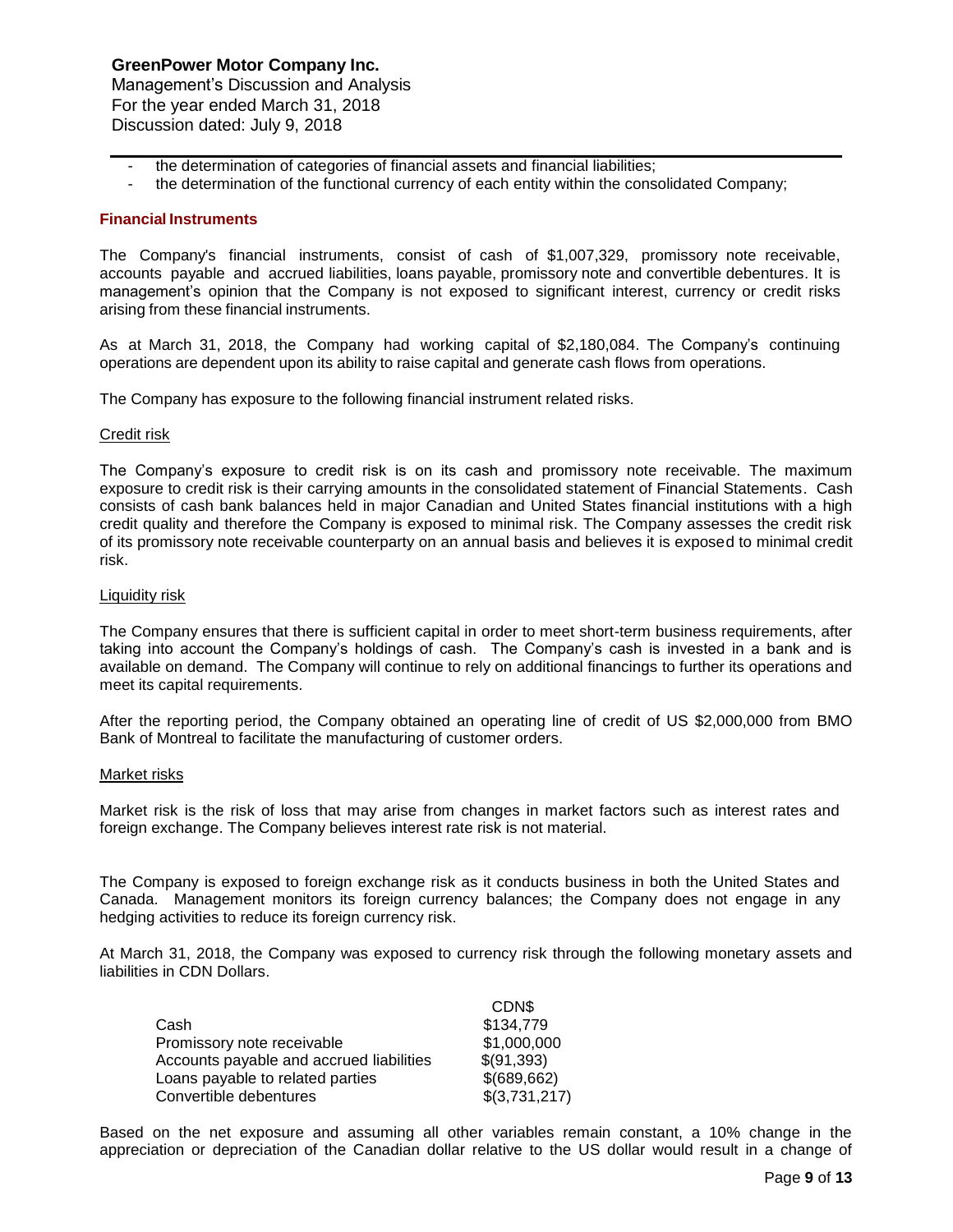Management's Discussion and Analysis For the year ended March 31, 2018 Discussion dated: July 9, 2018

approximately \$331,038 to other comprehensive income/loss.

#### **Capital Management**

The capital structure of the Company consists of cash and equity attributable to the common shareholders, consisting of share capital and deficit.

There has been no change with respect to the overall capital risk management strategy during the year ended March 31, 2018. The Company is not subject to any externally imposed capital requirement.

#### **Outlook**

For the immediate future, the Company intends to:

- facilitate demonstrations of its EV Stars, EV250 and Synapse 72 across the US and Canada
- manufacture the second EV250 all-electric bus and the remaining EV350's for the City of Porterville
- conduct the Altoona test
- initiate the construction of the manufacturing facility in Porterville, California
- further develop its sales and marketing, engineering and technical resources.

# **Capitalization and Outstanding Security Data**

The total number of common shares issued and outstanding is 93,187,453 as of the date hereof. There are no preferred shares issued and outstanding.

An incentive stock option plan was established for the benefit of directors, officers, employees and consultants of the Company. As of the date hereof, there are 9,127,217 options granted and outstanding. The total number of common share warrants outstanding as of the date hereof is 13,448,148.

# **Disclosure of Internal Controls**

Management has established processes to provide them sufficient knowledge to support representations that they have exercised reasonable diligence that (i) the financial statements do not contain any untrue statement of material fact or omit to state a material fact required to be stated or that is necessary to make a statement not misleading in light of the circumstances under which it is made, as of the date of and for the periods presented by the financial statements, and (ii) the financial statements fairly present in all material respects the financial condition, results of operations and cash flow of the Company, as of the date of and for the periods presented.

In contrast to the certificate required for non-venture issuers under National Instrument 52-109, Certification of Disclosure in Issuers' Annual and Interim Filings ("NI 52-109"), the Venture Issuer Basic Certificate does not include representations relating to the establishment and maintenance of disclosure controls and procedures ("DC&P") and internal control over financial reporting ("ICFR"), as defined in NI 52-109. In particular, the certifying officers filing this certificate are not making any representations relating to the establishment and maintenance of:

(i) controls and other procedures designed to provide reasonable assurance that information required to be disclosed by the issuer in its annual filings, interim filings or other reports filed or submitted under securities legislation is recorded, processed, summarized and reported within the time periods specified in securities legislation; and

(ii) a process to provide reasonable assurance regarding the reliability of financial reporting and the preparation of financial statements for external purposes in accordance with the issuer's GAAP (IFRS).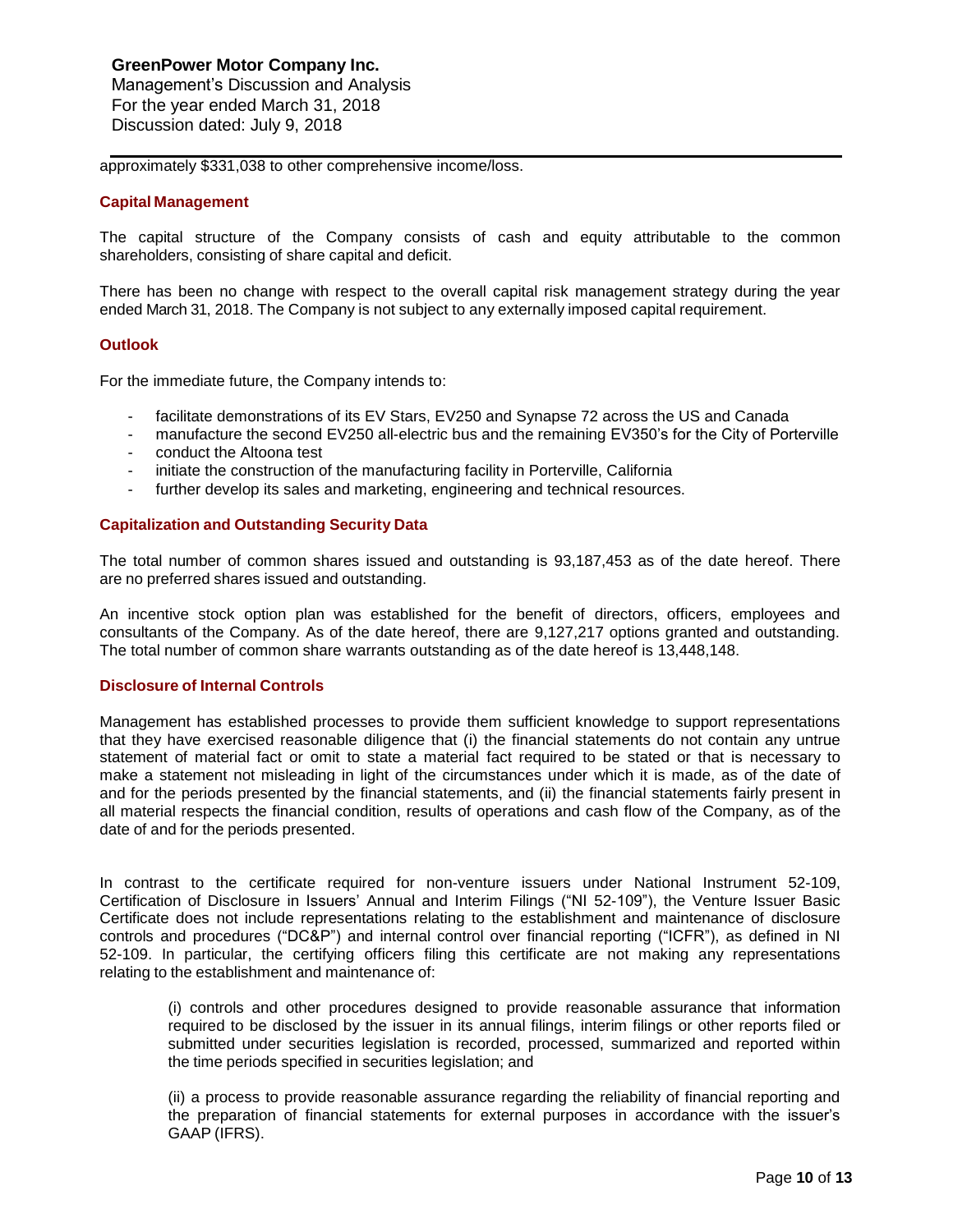Management's Discussion and Analysis For the year ended March 31, 2018 Discussion dated: July 9, 2018

The issuer's certifying officers are responsible for ensuring that processes are in place to provide them with sufficient knowledge to support the representations they are making in the certificate. Investors should be aware that inherent limitations on the ability of certifying officers of a venture issuer to design and implement on a cost effective basis DC&P and ICFR as defined in NI 52-109 may result in additional risks to the quality, reliability, transparency and timeliness of interim and annual filings and other reports provided under securities legislation.

#### **Risk Factors**

Investing in the common shares of the Company involves risk. Prospective investors should carefully consider the risks described below, together with all of the other information included in this MD&A before making an investment decision. If any of the following risks actually occurs, the business, financial condition or results of operations of the Company could be harmed. In such an event, the trading price of the common shares could decline and prospective investors may lose part or all of their investment.

#### No Operating History

The Company has not paid any dividends and may not produce earnings or pay dividends in the immediate or foreseeable future.

#### Reliance on Management

The Company is relying solely on the past business success of its directors and officers. The success of the Company is dependent upon the efforts and abilities of its directors, officers and employees. The loss of any of its directors, officers or employees could have a material adverse effect upon the business and prospects of the Company.

# Operational Risk

The Company is exposed to many types of operational risks that affect all companies. Operational risk is the risk of loss resulting from inadequate or failed internal processes, people and/or systems. Operational risk is present in all of the Company's business activities, and incorporates exposure relating to fiduciary breaches, product liability claims, product recalls, regulatory compliance failures, legal disputes, business disruption, technology failures, business integration, damage to physical assets, employee safety, dependence on suppliers, foreign exchange fluctuations, insurance coverage and rising insurance costs. Such risks also include the risk of misconduct, theft or fraud by employees or others, unauthorized transactions by employees, operational or human error or not having sufficient levels or quality of staffing resources to successfully achieve the Company's strategic or operational objectives.

As a result of the acquisition of land in Porterville described in the Investing Activities section, the Company is subject to the risks normally associated with the construction of a manufacturing facility, including, but not limited to, construction delays, natural disasters, labour disputes, cost overruns, insufficient financing and requirements for governmental permits or approvals.

The occurrence of an event caused by an operational risk that is material could have a material adverse effect on the Company's business, financial condition, liquidity and operating results.

#### Volatile Operating Results

Our orders with our customers generally require time-consuming customization and specification. We incur significant operating expenses when we are building a bus prior to sale or designing and testing a new bus. If there are delays in the sale of buses to customers, such delays may lead to significant fluctuations in results of operations from quarter to quarter, making it difficult to predict our financial performance on a quarterly basis.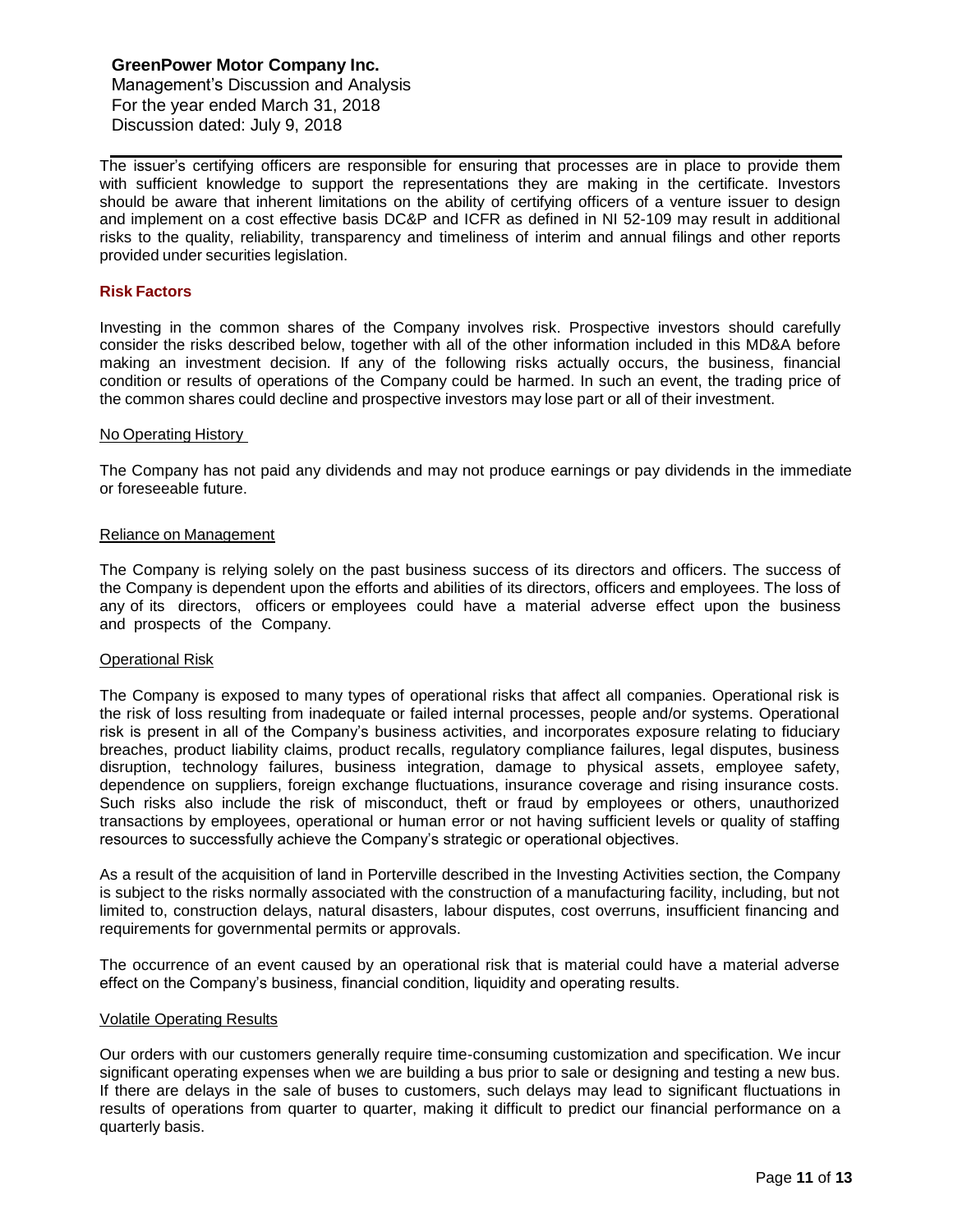# **GreenPower Motor Company Inc.** Management's Discussion and Analysis For the year ended March 31, 2018 Discussion dated: July 9, 2018

#### Competition in the industry

The Company competes against a number of existing manufacturers of all-electric buses, traditional diesel buses and other buses with various models based on size, purpose or performance features. The Company competes in the non-diesel or alternative fuel segment of this market. There are existing competitors in the various market segments with the potential for future competitors.

#### Provision for Warranty Costs

The Company offers warranties on the transit, charter and school buses it sells. Management estimates the related provision for future warranty claims based on historical warranty claim information as well as recent trends that might suggest past cost information may differ from future claims. Factors that could impact the estimated claim information include the success of the Company's productivity and quality initiatives as well as parts and labour costs. Actual warranty expense will differ from the provisions which are estimated by management based on assumptions

#### Sales and Marketing

Presently, the initial price of the Company's products are higher than a traditional diesel bus. There are some grants and subsidies that are available to offset these higher prices. Sales of Company products may also be impacted by the current market price of diesel fuel, along with the values placed on avoiding other ancillary costs such as noise and vehicle emissions. The Company's products are based on emerging technologies which seek to provide operators and users with vehicles that are all-electric, emission free, and with reduced noise. Any change in these factors could have an impact on the market adoption of the Company's products.

#### Current requirements and regulations may change or become more onerous

The Company's products must comply with local regulatory and safety requirements in order to be allowed to operate within the relevant jurisdiction or to qualify for funding. These requirements are subject to change and one regulatory environment is not indicative of another.

# **Additional Disclosure for Venture Issuers Without Significant Revenue**

| Expenses:                           |                |                |
|-------------------------------------|----------------|----------------|
|                                     | March 31, 2018 | March 31, 2017 |
| Research and development costs      | 251,826        | 312,278        |
| Intangible assets from development  |                |                |
| Deferred development costs          |                |                |
| General and administrative expenses | 1,231,041      | 598,850        |
| Other material costs *              | 744.801        | 391,769        |

\* Share-based payments